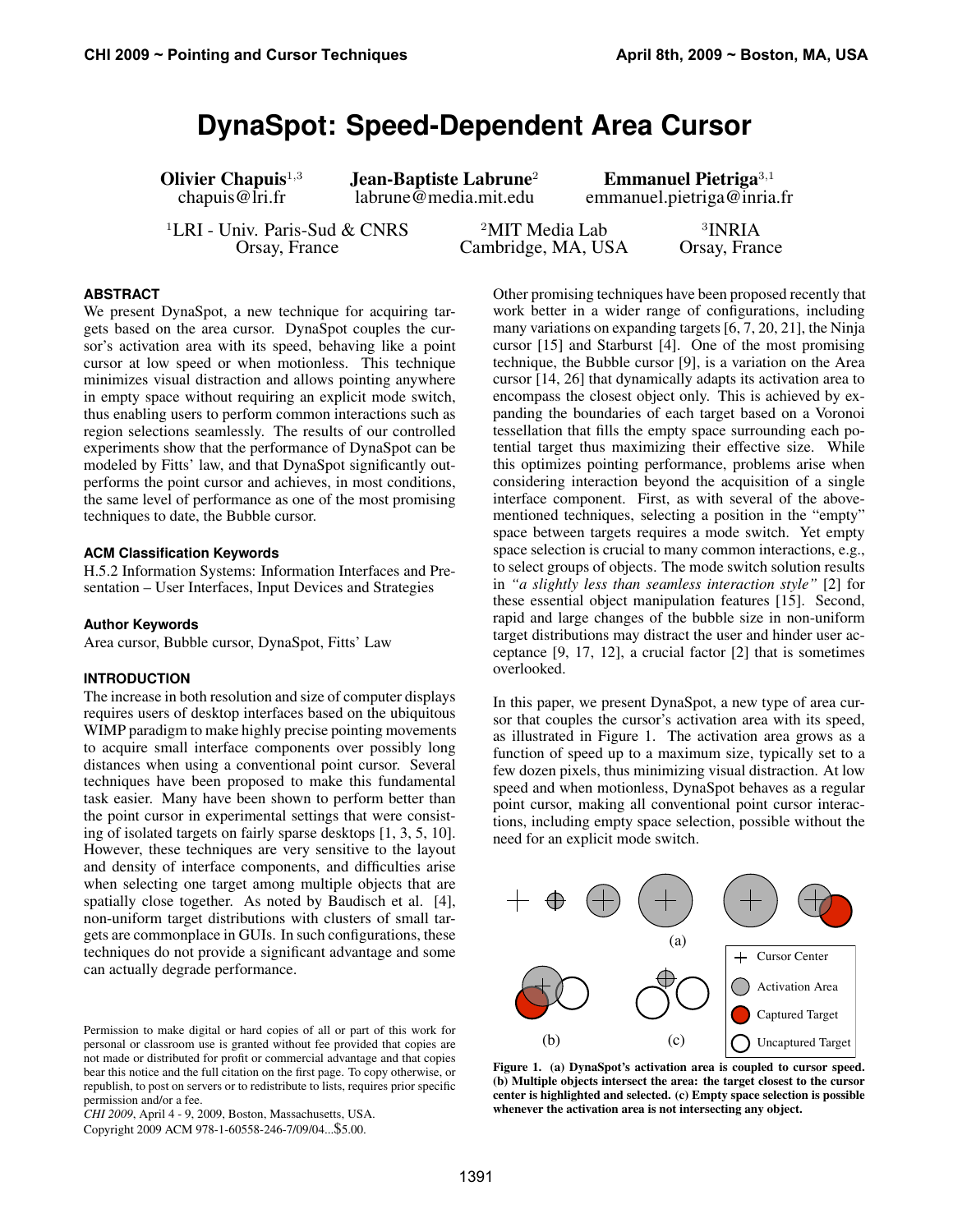After a review of related work, we discuss the design and implementation of DynaSpot, and report the results of two controlled experiments. Results show that DynaSpot significantly outperforms the point cursor and achieves levels of pointing performance similar to the Bubble cursor in most layout configurations, including densely populated scenes. We then show that its performance can be modeled with Fitts' law. We conclude with a discussion of our findings and directions for future work.

## **RELATED WORK**

Fitts' law is the fundamental tool used to study pointing in human-computer interfaces [18, 25]. It makes it possible to predict movement time MT with the following equation:

$$
MT = a + b \times log_2(\frac{A}{W} + 1)
$$

where  $A$  is the distance to the target (amplitude of movement), W the width of the target, and  $a, b$  are two coefficients determined empirically, depending on factors such as input device and population of users. Techniques developed to facilitate pointing in virtual worlds try to decrease movement time either by reducing  $A$ , increasing  $W$ , or a combination of both. We direct interested readers to a survey by Balakrishnan [2] and an overview by Grossman et al. [9] that follow this categorization to review existing techniques. In the following, we consider existing techniques from a slightly different perspective, considering not only performance but compatibility with conventional cursor interactions beyond single target acquisition, and user acceptance.

Sticky icons [26] and Semantic pointing [5] dynamically adapt the control-display ratio, slowing down the cursor as it approaches a potential target. These techniques support conventional point cursor interactions. They are, however, very sensitive to the layout and density of potential targets; while they work well in sparsely populated workspaces, intervening distractors on the path to the actual intended target in denser workspaces slow down cursor movements, possibly degrading performance compared to a regular point cursor. Cockburn and Firth [7] propose to enable the control-display adaptation on one axis only depending on the widget's orientation, thus partially solving the problem for some types of widgets such as scrollbars.

Drag-and-pop [3] reduces amplitude of movement  $(A)$  when dragging an object by temporarily bringing potential targets, closer to the cursor. As such, the technique efficiently solves one particular type of pointing-based interaction, but is not a general desktop pointing technique. Object pointing [10] takes a radical approach, ignoring the empty space between targets by making the cursor jump from one object to the nearest one in the direction of movement, thus considerably reducing A. The Delphian desktop [1] follows the same principle, taking into account peak velocity to determine the goal target, allowing to jump over potential distractors. Both techniques are very sensitive to the layout and density of objects, which can have a strong impact on the accuracy of the goal target prediction method. Lank et al., describe an enhanced endpoint prediction method [16] achieving 42% accuracy and an additional 39% of predictions falling on an adjacent target, with one third of gesture time remaining. Still, wrong predictions can be frustrating, and the behavior of the cursor, jumping from object to object, can be annoying. By skipping empty space, these techniques do not allow the user to perform some useful point cursor interactions, such as region selection, without an explicit mode switch. Kobayashi and Igarashi propose another promising way to reduce the amplitude of movement  $(A)$  by having multiple cursor instances all synchronized with the same input device: by distributing the cursors over the screen, Ninja cursor [15] reduces the average distance to any given target using interactive, seamless disambiguation methods to activate the appropriate cursor. General point cursor interactions that require clicking in empty space are however not possible without mode switching, except for a restricted form of lasso selection.

Several techniques focus on increasing target width (W). Techniques based on lenses coupled with the cursor magnify objects but usually operate in the original, unmagnified, motor space, thus providing no actual advantage in terms of pointing facilitation [11, 23]. Ramos et al.'s Pointing lenses [24] are an exception, increasing target size in both visual and motor space for the acquisition of small targets with a stylus. Another solution consists in expanding targets dynamically when a point cursor approaches them. McGuffin and Balakrishnan [20] have found that users can still benefit from expansions that occur as late as after 90% of the movement has been completed. They were further studied in [21], and experiments by Cockburn and Brock suggest that visual expansion plays a more important role than motor expansion [6]. They also note that *"enlarged motor-spaces actually make the targets appear smaller than they really are"*, as empty space around objects is actually empty in visual space only, not in motor space, meaning that it cannot be used for interactions such as region selection.

Fitts' law can accurately model pointing to thin targets using area cursors with a simple modification to the equation: instead of representing the target width, the term W represents the cursor width [14]. This implies that cursors with larger activation areas make pointing easier, but such larger areas are more likely to encompass several objects, thus creating ambiguities. These can be resolved by using a secondary point cursor [26] or by interactively adjusting the cursor area on multi-point touchpads [22]. The Bubble cursor [9] improves upon the area cursor by partitioning empty space so as to maximize the activation area of each target. Starburst [4] relies on a different partitioning of space, better adapted to non-uniform target distributions. As mentioned earlier, this optimizes pointing performance, but prevents point cursor interactions that require clicking in empty space. The Bubble cursor's growing/shrinking area has also been reported to cause visual distraction in some situations [9, 17, 12]. Several variations on the technique have been designed [17, 12], but have had limited success both in terms of performance and user acceptance. The lazy bubble [17] makes it possible to point in some areas of empty space, but these are severely limited and difficult to identify, making interactions such as region selection impractical.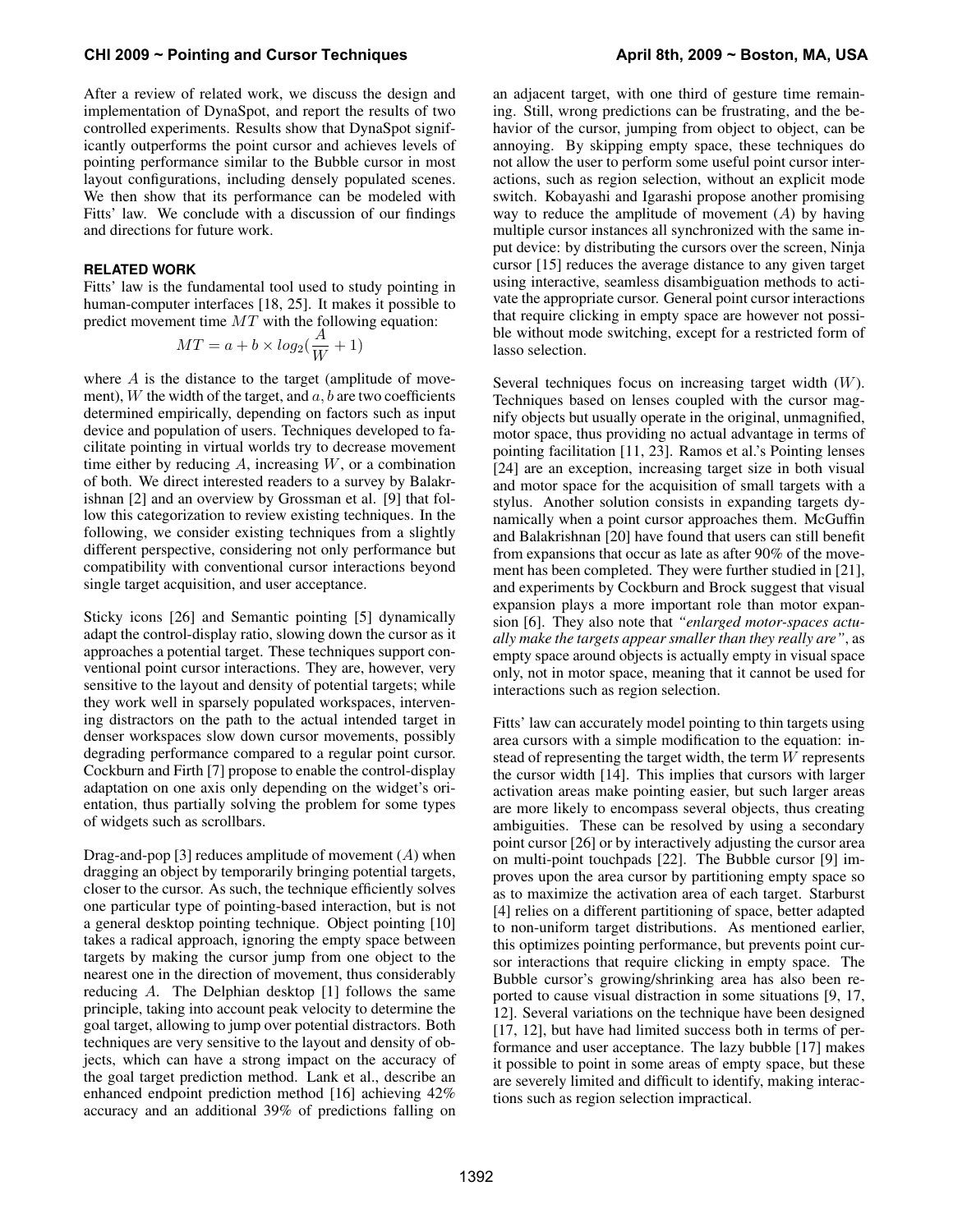### **DYNASPOT**

In his survey of pointing facilitation techniques [2], Balakrishnan identifies the final acceptability of a technique by end-users as a critical measure, seen as a complement to quantitative performance measures such as selection times and error rates. The visual distraction caused by some techniques and the mode switches required by earlier-mentioned techniques hinder their acceptance for many types of applications and environments. DynaSpot has been designed to facilitate pointing while taking this more qualitative measure into account. It was not designed to perform better than all other techniques under all conditions, but to strike a balance between performance, end-user acceptance and implementation in a realistic context.

DynaSpot builds upon area cursors. It uses the dynamic characteristics of the pointer to adapt the size of the cursor's activation area and facilitate difficult pointing tasks while behaving as a conventional point cursor when appropriate, without the need for an explicit mode switch. DynaSpot takes inspiration from other techniques that have successfully made use of the cursor's dynamic characteristics, such as Speed-Dependent Automatic Zooming [13], Sigma Lenses [23] and the Speed-coupled flattening lens [11].

As shown in Figure 2, the size of the activation area (which we term *spot* from now on) starts to increase as a function of cursor speed past a given threshold, and up to a maximal size SPOTWIDTH. When the cursor comes to a full stop, reduction of the spot starts after a certain duration LAG, and takes REDUCTIME to complete. As with regular area cursors, the spot is made translucent so as to avoid obscuring screen information relevant to the task [26].



Figure 2. DynaSpot: spot width as a function of cursor speed.

A target can be selected as soon as the spot overlaps it. While early area cursor designs [14, 26] used a square shape, DynaSpot's activation area takes the shape of a circle, as does Bubble cursor's, so as to ensure that the nearest target is captured first. Still, as opposed to the latter technique, there can be situations where the spot overlaps more than one potential target, creating ambiguities regarding the one to select. To resolve such ambiguities, DynaSpot always selects the target closest to the cursor center (see Figure 1-b). This implies that the system should provide feedback about which target is currently selected (if any), as is the case for Bubble cursor. If the spot does not intersect any potential target, then the background (or "empty space") is selected, no matter the current spot width, allowing the user to perform any action initiated by a button press in empty space, such as a region selection (see Figure 1-c).

According to Fitts' law, DynaSpot should facilitate pointing because the *potential effective width* of a target can be larger than its actual width. For instance, if we consider an isolated circular target of width W and a spot width of SW at the time of actual target selection (i.e., when clicking), then the potential effective width is  $EW = W + SW$ . Thus, when the user clicks on the target before the spot starts shrinking (before the end of LAG in Figure 2), the effective width of the target is  $EW = W +$  SporWIDTH, as illustrated in Figure 3-a. If we consider a target surrounded by other targets with empty space between them of width  $IS$ , as in Figure 3-b, then the potential effective width depends on the spot width and what we term the *interspace* between targets, IS. If  $IS \le$  SPOTWIDTH, then the potential effective width is  $EW = W + IS$ . The optimal SPOTWIDTH will depend on a number of factors: interface type, display resolution, input device, but also on each user. In a typical desktop environment, a SPOTWIDTH between 16 and 32 pixels represents a good compromise: it is large enough to facilitate the acquisition of small targets, yet small enough to prevent size variations from causing too much visual distraction.



Figure 3. (a) Isolated target: potential effective width  $EW =$ W+SPOTWIDTH. (b) Small interspace between targets  $IS <$  SPOT-WIDTH: potential effective width is  $EW = W + IS$ .

#### **Speed-dependent Behavior**

Figure 2 gives a general idea of the speed coupling between cursor speed and spot width. The details of this coupling play a fundamental role in the overall usability of the technique, and are described in this section. The behavior rules are as follows:

- when the cursor is moved fast enough (beyond a threshold speed  $S \geq$  MINSPEED pixel.s<sup>-1</sup>), the width of the spot is increased, provided that it has not yet reached its maximal value SPOTWIDTH;
- when the cursor comes to a full stop and does not move for a period of time equal to LAG, the spot shrinks to a point (1 pixel) over a period of REDUCTIME, provided the user does not move it again, in which case it would grow again;
- for slow movements below the speed threshold, the spot width remains constant.

Threshold speed MINSPEED allows the user to perform small, precise pointing movements using a conventional point cursor, without being distracted by a growing spot. When the cursor is moved faster, beyond this threshold, the spot grows, facilitating distant target acquisition. We have found 100 pixel.s<sup>-1</sup> to be a reasonable value for MINSPEED.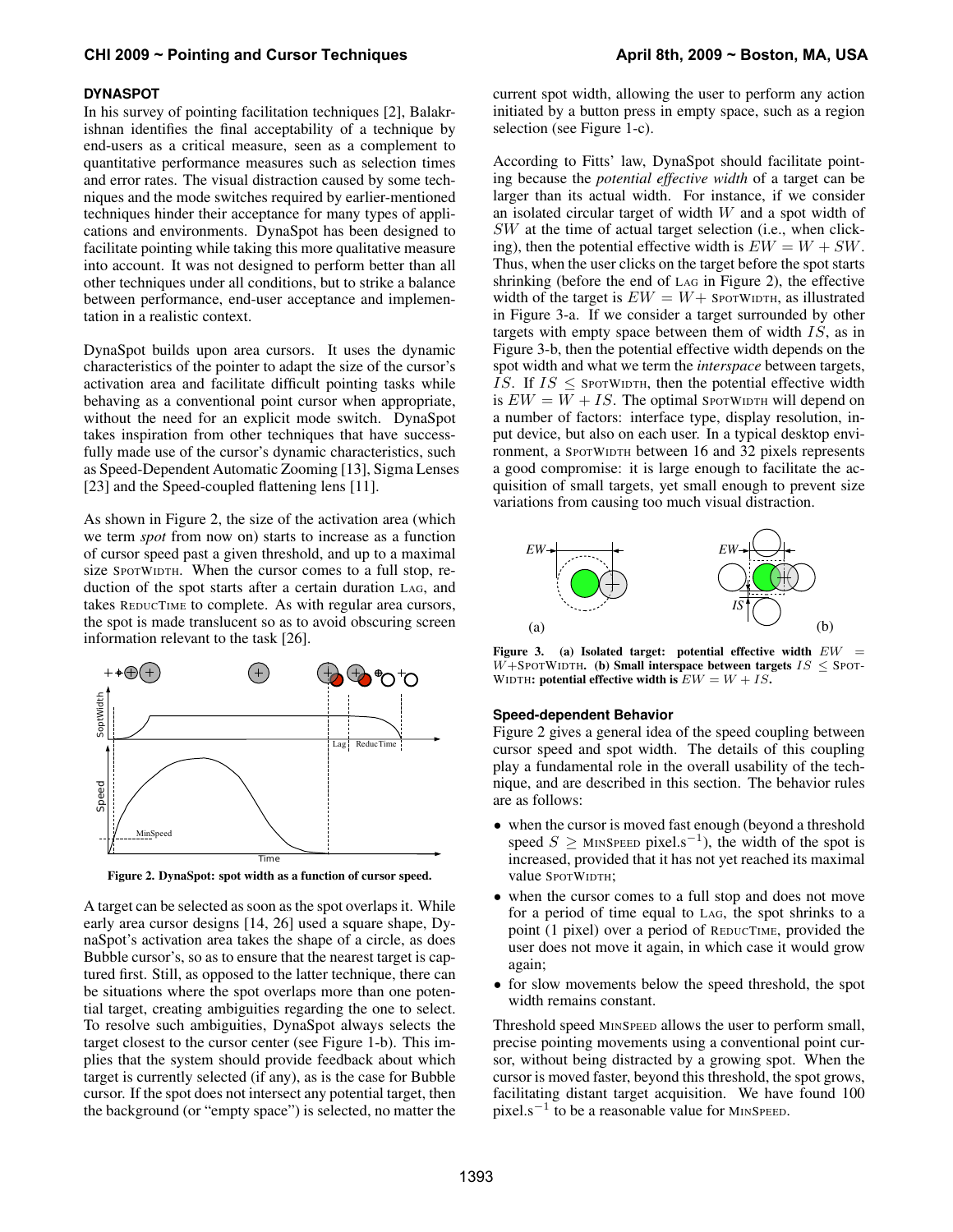The transitions from point cursor to area cursor and conversely can be achieved in various ways. We tested several possibilities through trial and error, and made the following observations. The spot should grow quickly once MINSPEED has been reached, but the growth profile does not seem to play an important role. We found that an exponential growth (up to SPOTWIDTH) by a factor of 1.2 at each input event works well.

The reduction transition, controlled by LAG and REDUCTIME (see Figure 2), is more complex because it has a direct impact on the potential effective width at the time of target selection. Higher values for both parameters should make the task easier. However, too high values imply that the user will potentially have to wait longer before she can perform interactions initiated by an implicit selection in empty space. In addition, the reduction profile applied during REDUCTIME also plays a role.



Figure 4. Spot width as a function of time for the three reduction methods (LAG =  $120$  ms, REDUCTIME =  $180$  ms).

We informally tested three methods to perform this reduction, as illustrated in Figure 4: (i) an "exponential" one where the spot width is reduced by a given percentage at each step; (ii) a "linear" one where the spot width is reduced by a given constant at each step, and (iii) a "co-exponential" one that mirrors the first method. We found that the exponential reduction yields more target acquisition errors, probably because of the abrupt transition after the LAG period, due to the fast reduction of the spot. The co-exponential method starts reducing the spot at a lower pace, providing a smoother transition than the linear and exponential methods.

# **PRELIMINARY STUDY: LAG AND REDUCTION TIME**

Before comparing DynaSpot with other pointing techniques, we ran a preliminary experiment in which we formally evaluated different values of LAG and REDUCTIME for the co-exponential transition in order to fine-tune the technique.

#### **Apparatus**

We used a 3.2 GHz Pentium4 PC running X Window under Linux, equipped with an NVidia Quadro FX 1500 graphics card, a 1600 x 1200 LCD monitor (21"), and a standard optical mouse (400 dpi) with the default X Window acceleration function. Our program was written in Java using the OpenGL pipeline for graphics rendering. We carefully checked the refresh rate (50 fps), ensuring that timers were matching the lag and reduction set for each condition.

## **Participants**

Eight unpaid adult volunteers (7 male, 1 female), from 22 to 41 year-old (average 26.6, median 24), all right-handed, experienced mouse users, served in the experiment.

#### **Procedure and Design**

The task was a simple reciprocal pointing task. The two targets were represented as circles 8 pixels in diameter, painted with a green fill color and outlined in black. They were centered horizontally, with a distance of 512 pixels between them, and were each surrounded by four distractors of the same size, painted with a white fill color and outlined in black. These four distractors were laid out so that the interspace IS between a distractor and the target would always match the SPOTWIDTH set for the current trial, as illustrated in Figure 8-b. We focused on small targets in this preliminary study as DynaSpot is expected to be most useful in this type of configuration. The object captured by the cursor (distractor or actual target, if any) was filled with a red color. Each target had to actually be selected before proceeding to the next: clicks outside the current target were counted as errors but did not end the task.

Our experiment was a  $2 \times 3 \times 3$  within-participant design. Each participant had to perform several trials using two spot widths: SPOTWIDTH  $\in \{16, 32\}$  with three durations for both lag and reduction time: LAG  $\in \{60ms, 100ms, 140ms\}$  and REDUCTIME  $\in \{100ms, 180ms, 260ms\}.$ 

We grouped trials into two blocks, one for each spot width. Four participants started with the small DynaSpot (16 pixels) while the four others started with the larger one (32 pixels). Within a block, trials were grouped by  $\text{LAG} \times \text{REDUCTIME}$ condition presented in a pseudo-random order, each subblock containing three series of 16 reciprocal pointing tasks. The first series was used for training, allowing participants to adapt to the new parameters before we measured their performance. They were then instructed to be as accurate and as fast as possible. The 16 pointing tasks of a series had to be performed in a row, but participants were allowed to rest between trials. The first targeting task of each trial was ignored. A total of 4,320 actual pointing tasks were thus taken into account in the analysis (240 measures for each SPOTWIDTH  $\times$  LAG  $\times$  REDUCTIME condition). The experiment started with a 3 minute training session where the experimenter explained DynaSpot's behavior and how to operate it to the participant. The experiment lasted approximately 20 minutes.

#### **Results**

Repeated measures analysis of variance reveals a significant simple effect on movement time for SPOTWIDTH ( $F_{1,7}$  = 97.0,  $p < 0.0001$ ), LAG (F<sub>2,14</sub> = 11.5,  $p = 0.0011$ ) and REDUCTIME  $(F_{2,14} = 7.5, p = 0.006)$ . The only significant interaction is for LAG  $\times$  REDUCTIME (F<sub>4,28</sub> = 3.3, p = 0.0238).

Mean movement time is  $884$  ms for SPOTWIDTH = 16 and 760 ms for SPOTWIDTH = 32. The LAG  $\times$  REDUCTIME effect can be observed on Figure 5 (left): LAG seems to have an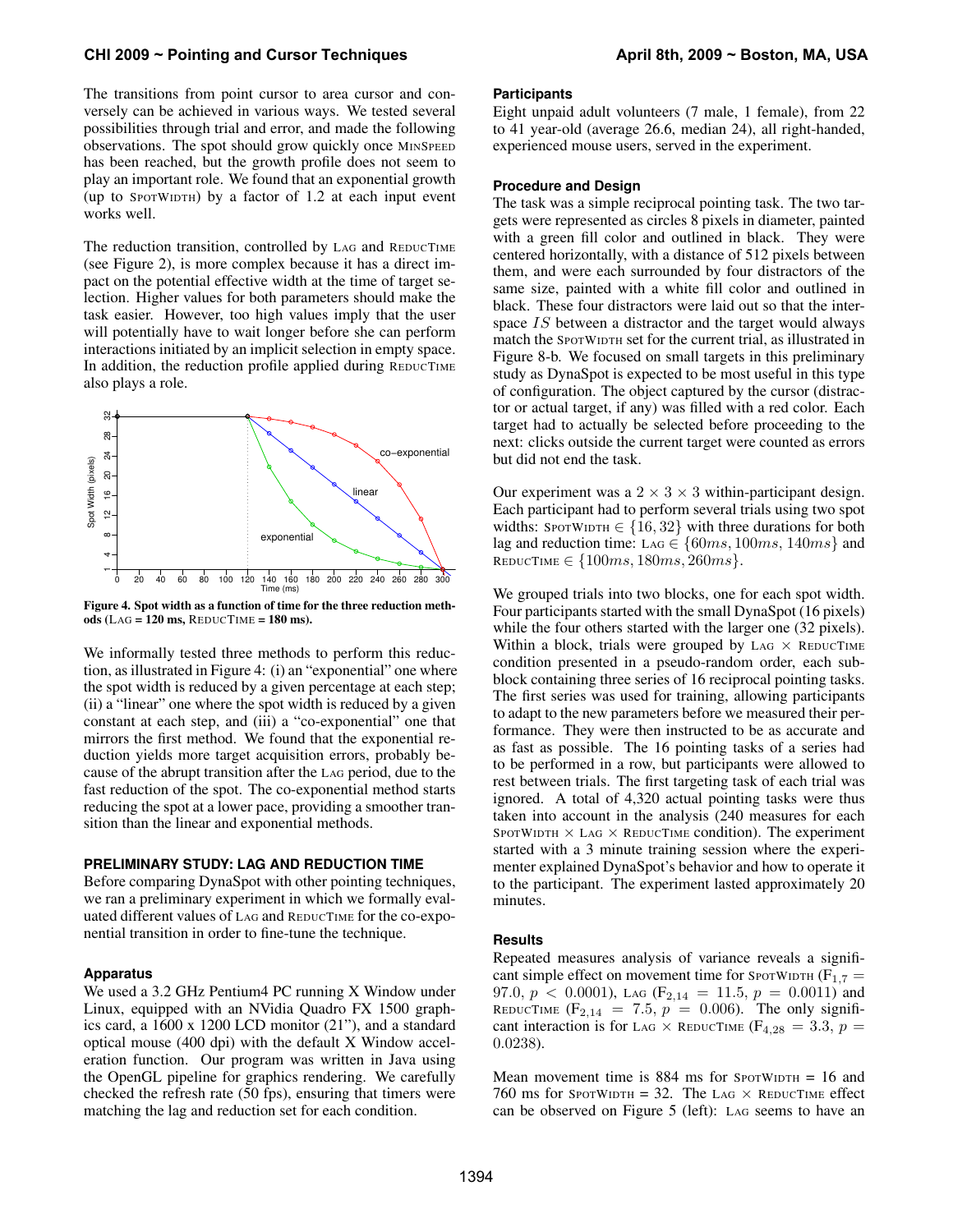

Figure 5. Movement time (left) and error rate (right) as a function of LAG, grouped by REDUCTIME.

effect for REDUCTIME equal to 100 and 180 ms but not for  $REDUCTIME = 260$  ms. This is confirmed by post-hoc tests, which show a significant difference in mean between all LAG values for  $REDUCTIME = 100$ , between LAG 60 and 100 for  $REDUCTIME = 180$ , but no significant difference for  $REDUC$ TIME = 260. The overall error rate is 4.5%. Repeated measures analysis of variance reveals no effect on error rate for SPOTWIDTH  $(F_{1,7} = 0.4, p = 0.522)$ , but a significant effect for LAG ( $F_{2,14} = 10.8$ ,  $p = 0.0014$ ) and REDUCTIME  $(F_{2,14} = 17.7, p < 0.0001)$ . As for movement time, we observe a significant interaction for LAG  $\times$  REDUCTIME only  $(F_{4,28} = 3.4, p = 0.0227)$ , as illustrated in Figure 5 (right).

These results show that for a long-enough REDUCTIME, LAG can be set to any value within the considered range. For shorter REDUCTIMEs, the duration of LAG has a significant effect on both movement time and error rate, and has to be chosen carefully. Overall, the fastest and least error prone condition evaluated was  $\text{LAG} = 140 \text{ ms}$  and  $\text{REDUCTIME} = 180$ ms. For our implementation of DynaSpot, we did not want the full reduction phase to last longer than 300 ms, as longer delays can be frustrating. We thus used the following values:  $LAG = 120$  ms and  $REDUCTIME = 180$  ms.

#### **MAIN EXPERIMENT: DYNASPOT VS. BUBBLE VS. POINT**

Having fine-tuned DynaSpot's parameters, we ran a second experiment to evaluate the quantitative performance of DynaSpot and get the subjective impressions of participants. We compared two DynaSpots with different spot widths (16 and 32 pixels) against a regular point cursor, serving as a baseline, and the Bubble cursor [9], one of the most efficient general pointing techniques to date (Figure 6).



Figure 6. The Bubble cursor captures the target closest to its center. The shape of the targets are expanded to a maximal shape obtained by a Voronoi tesselation. The bubble's effective width, EW, is thus defined by the corresponding shape.

#### **Apparatus**

We used a workstation running X Window under Linux, equipped with two double core 64-bits 2.4 GHz processors, an



Figure 7. Sixth pointing task of a series (ISO 9241-9 circular layout)

NVidia Quadro FX4500 graphics card, a 1600 x 1200 LCD monitor (21") and a standard optical mouse (400 dpi) with the default X Window acceleration function. Our program was written in Java using the OpenGL pipeline for graphics rendering, thus ensuring a minimum frame rate of 50 fps even for large alpha-blended Bubble cursor areas (something impossible with the default Java2D rendering pipeline).

#### **Participants**

Twelve unpaid adult volunteers (all male), from 21 to 33 year-old (average 25.2, median 25), all right-handed, experienced mouse users, served in the experiment.

## **Task and Procedure**

We followed the same general procedure as the one used by Grossman and Balakrishnan to compare Bubble cursor with object pointing and a point cursor [9]: participants had to select a target rendered as a solid green circle outlined in black, surrounded by a set of distractors. Additional distractors were placed on the path from the trial start point to the target. As illustrated in Figure 7, all distractors were the same size as the target and were rendered as black outlined circles. As in our preliminary experiment, the object captured by the cursor (if any) was painted red. The bubble cursor area and the DynaSpot disc were both rendered with a semitransparent gray. As in the Bubble cursor paper's experiment, four main distractor targets were positioned to control the interspace  $IS$  around, and thus the effective width  $EW$ of, the goal target<sup>1</sup>. Two were placed along the direction of movement, one on each side of the target, while the other two were placed perpendicular to the direction of movement (see Figure 3-b). The remaining distractors were laid out so as to match the density condition DD on the path to the target. For  $DD = 0$ , there were no additional distractors on the path to the target. For  $DD = 1$ , additional distractors were packed from the start point to the closest main distractor, and offset in the direction perpendicular to the line of movement by a pseudo-random length, keeping them within a 20 degree slice centered in this line of movement. Additional distractors outside this slice were placed pseudo-randomly to match the density within the slice. For  $DD = 0.5$ , there were half as many distractors.

<sup>&</sup>lt;sup>1</sup>The original Bubble cursor experiment controlled the interspace in terms of EW/W ratio (Figure  $\hat{6}$ ), which we will also use here for cross-experiments comparisons.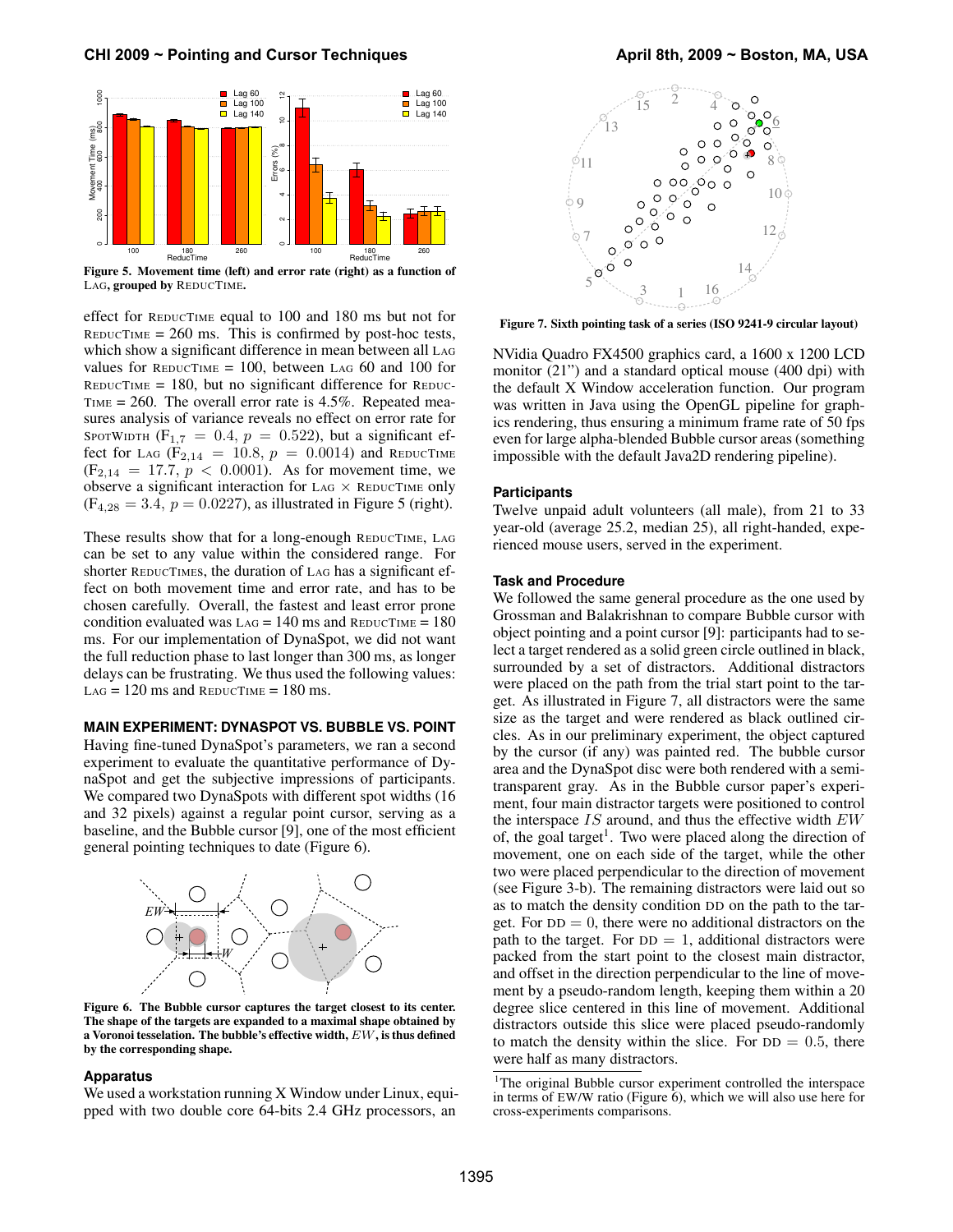We made the following adjustments to the original design. Instead of making the next target appear in an unpredictable location, we laid out all 16 targets of a trial series in a circular manner. The order of appearance followed the recommendations of the ISO 9241-9 standard forcing participants to perform pointing tasks in every direction [8]. We chose this more predictable behavior of targets, encountered in several pointing experiments, e.g., [6, 11, 23, 25], as it better simulates situations where users have a rough idea about the direction of the target they are aiming at before starting the pointing task. Each target had to actually be selected before proceeding to the next: clicks outside the current target were counted as errors but did not end the task.

#### **Design**

Our experiment was a  $4 \times 3 \times 3 \times 3 \times 3$  within-participant design with the following factors:  $(i)$  four techniques TECH: Bubble, DynaSpot16 (SPOTWIDTH = 16), DynaSpot32 (SPOT-WIDTH = 32) and Point Cursor; *(ii)* three target widths W: 8, 16 and 32 pixels; *(iii)* three amplitudes A: 256, 512 and 768 pixels; *(iv)* three EW/W ratios: 1.5, 2 and 3; *(v)* three distractor densities DD: 0, 0.5 and 1.

We grouped trials into four blocks, one per technique. Each TECH block was divided into 3 sub-blocks, one per EW/W condition. Each of these sub-blocks was composed of 3 W  $\times$  3 A series of 16 pointing tasks where each DD was used 5 times (the first task of a series was not recorded). An additional sub-block at the beginning (W and A random) was used for training. To counterbalance the presentation order of conditions, we computed a Latin square for TECH and a Latin square for EW/W and crossed them, obtaining 12 orders, one for each participant. The order of the  $W \times A$  conditions, as well as the density DD, were chosen randomly but the same order was used for each TECH across participants for the 15 recorded tasks of a series.

The experiment started with a training session consisting of 4 TECH  $\times$  3 EW/W series, each with W = 16 and A = 512. The experimenter introduced each technique to the participant during the first series of each corresponding TECH block; the two remaining blocks being used as actual training. For the series actually recorded, participants were instructed to be as accurate and as fast as possible. The 16 pointing tasks of a series had to be performed in a row, but participants were allowed to rest between series. A total of 19,440 actual pointing tasks were thus taken into account in the analysis (60 measures for each unique condition). The experiment lasted approximately 45 minutes.

#### **Combined Width and Hypotheses**

One of the main factors used in the experiment comparing Bubble cursor to other techniques [9] was the  $EW/W$  ratio (effective width of the goal target by its actual width). The combination of this and factor W controls the distance between the goal target and the four distractors surrounding it. This abstraction, well-adapted to the former experiment, is however not best suited to analyze the different conditions with DynaSpot.



Figure 8. (a)  $IS <$  DynaSpot Width: Bubble and DynaSpot have the same  $EW$ . (b)  $IS =$  DynaSpot Width: Bubble and DynaSpot have the same  $EW$ , but different effective target shapes. (c)  $IS$  > DynaSpot Width: Bubble's EW is greater than DynaSpot's EW.

Since the distractors are uniformly placed around the target, the ratio can be expressed in terms of interspace IS between the goal target and the distractors:  $EW = W + IS$  and  $(EW/W) = (W + IS)/W$ . As illustrated in Figure 8, this formulation helps identify the three main conditions for DynaSpot: the spot width can be (a) larger than, (b) equal to, or (c) smaller than, the interspace IS. The factors W and EW/W can be grouped into one factor that we call the *combined width* CW. In the remainder of this paper, we use the following notation for each pair of conditions  $W \times EW/W$ :

$$
(BW, DW_{16}, DW_{32}, W)
$$

where  $BW$  is the Bubble cursor's effective width,  $DW_{16}$ and  $DW_{32}$  are the potential effective widths for the two DynaSpot sizes, and  $W$  is the target's width (which corresponds to the effective width of the target for the point cursor). The factors described in the previous section yield nine combined widths CW, listed in Table 2. When the interspace  $IS$  is equal to one of the DynaSpot TECH's potential effective width (case (b) of Figure 8), we underline the corresponding DynaSpot (16 and 32 pixels).

Our main hypothesis is that for a given combined width CW, the effective width  $EW$  for each technique should determine the performance ordering among techniques: if the effective width for technique  $\alpha$  is larger than for technique  $\delta$  (for a given combined width), then  $a$  should be faster than  $b$  (for this combined width). When the effective widths of two techniques are equal, we do not expect to find significant differences in terms of performance. However, we expect a performance degradation when DynaSpot is at its limit effective width (underlined width in the CW notation). Indeed, in this particular case, the spot reduction and small intersection between the target and the spot may forbid the user to use the full potential effective width of DynaSpot. Additionally, we hypothesize that density DD will have a similar effect on point cursor and both DynaSpots, as the behavior of all three techniques is not directly impacted by density. On the contrary, we expect a performance degradation for low densities in the case of Bubble cursor, consistent with Grossman and Balakrishnan's observations regarding visual distraction in this condition [9].

## **Results**

Results of the repeated measures analysis of variance are reported in Table 1. We verified that there was no effect of TECH presentation order and observed that learning effects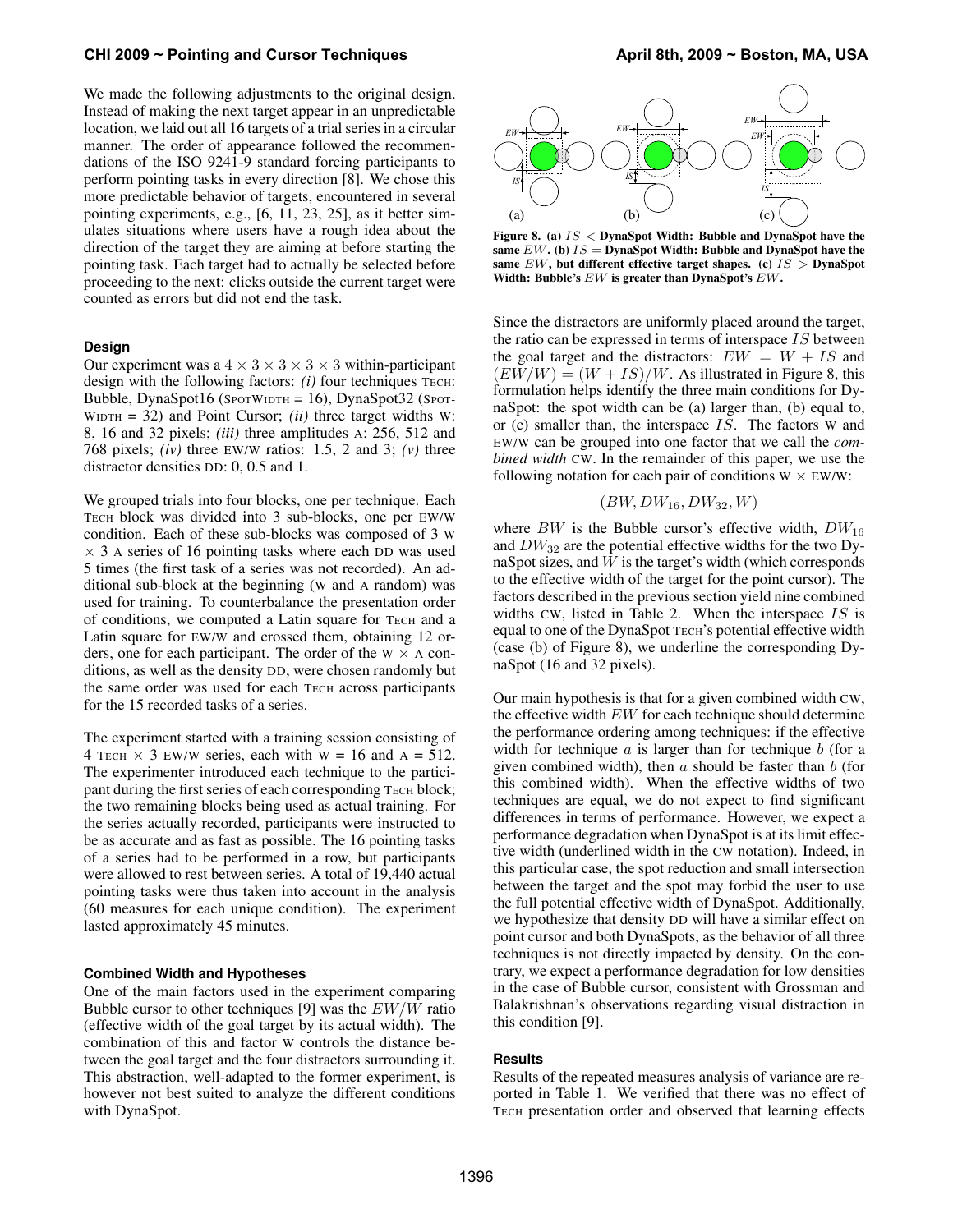**CHI 2009 ~ Pointing and Cursor Techniques April 8th, 2009 ~ Boston, MA, USA**

| Factors                                 | DF             | <b>DFDen</b> | F     | p        |
|-----------------------------------------|----------------|--------------|-------|----------|
| TECH                                    | 3              | 33           | 115.5 | < 0.0001 |
| CW                                      | 8              | 88           | 509.0 | < 0.0001 |
| DD                                      | $\overline{c}$ | 22           | 28.5  | < 0.0001 |
| A                                       | $\overline{c}$ | 22           | 409.6 | < 0.0001 |
| $TECH \times CW$                        | 24             | 264          | 12.6  | < 0.0001 |
| $TECH \times DD$                        | 6              | 66           | 9.0   | < 0.0001 |
| TECH $\times$ A                         | 6              | 66           | 2.3   | 0.0470   |
| $CW \times DD$                          | 16             | 176          | 5.6   | < 0.0001 |
| $CW \times A$                           | 16             | 176          | 2.1   | 0.0085   |
| $DD \times A$                           | 4              | 44           | 1.8   | 0.1435   |
| $TECH \times CW \times DD$              | 48             | 528          | 1.0   | 0.3746   |
| TECH $\times$ CW $\times$ A             | 48             | 528          | 1.2   | 0.1628   |
| TECH $\times$ DD $\times$ A             | 12             | 132          | 2.3   | 0.0123   |
| $CW \times DD \times A$                 | 32             | 352          | 1.1   | 0.2637   |
| TECH $\times$ CW $\times$ DD $\times$ A | 96             | 1056         | 1.2   | 0.0904   |

Table 1. Results of the ANOVA for MT  $\sim$  TECH  $\times$  CW  $\times$  DD  $\times$  A.

were not significant. As expected CW and A have a significant effect on movement time MT. We also observe an effect of TECH on movement time. Mean movement time is 976 ms for Point cursor, 831 ms for Bubble, 819 ms for DynaSpot16 and 791 ms for DynaSpot32. However, the ANOVA also reveals significant interactions: TECH  $\times$  CW, TECH  $\times$  DD and TECH  $\times$  A. A thorough comparison between techniques must thus take into account combined width, density of distractors, and amplitude.



Figure 9. Mean movement time per TECH, grouped by CW.

|                                                    | Tukey HSD test ( $\alpha = 0.05$ ) |              |                    |  |  |
|----------------------------------------------------|------------------------------------|--------------|--------------------|--|--|
| CW                                                 | All DD conditions                  | $DD = 0$     | $DD = 1$           |  |  |
| (12, 12, 12, 08)                                   | $P <$ D32, D16; B $<$ D32, D16     |              | $B \nless D32,D16$ |  |  |
| (16, 16, 16, 08)                                   | P < B.D32.D16                      | B < D32      |                    |  |  |
| (24, 24, 24, 08)                                   | P < B.D16.D32                      | B < D32      |                    |  |  |
| (24, 24, 24, 16)                                   | P < B.D32.D16                      | B < D32,D16  |                    |  |  |
| (32, 32, 32, 16)                                   | P < B.D16.D32                      | B < D16, D32 |                    |  |  |
| (48, 32, 48, 16)                                   | $P < D16, B, D32$ ; $D16 < D32$    |              | DI6 < B            |  |  |
| (48, 48, 48, 32)                                   | P < B.D16.D32                      |              |                    |  |  |
| (64, 48, 64, 32)                                   | P < D16, B, D32                    |              |                    |  |  |
| (96, 48, 64, 32)                                   | $P < D16, D32, B$ ; $D16 < B$      |              | D32 < B            |  |  |
| $P =$ Point cursor, $B =$ Bubble, $DX =$ DynaSpotX |                                    |              |                    |  |  |

Table 2. Significant differences for mean movement time MT between

TECH, by CW. The two rightmost columns show how the results are modified if we restrict our analysis to distractor densities 0 and 1.

Figure 9 shows the mean movement time for each TECH by combined width CW. Table 2 gives the results of the Tukey HSD *post-hoc* test for differences in mean between techniques by combined width (where  $a < b$  means that TECH b is significantly faster than  $T_{ECH}$  a). The test shows that Bubble and DynaSpot are both significantly faster than Point and that there is little difference between Bubble and DynaSpot.



Figure 10. (a) Movement time for each TECH grouped by distractor density. (b) Movement time for each TECH grouped by amplitude.

Figure 10-a shows mean movement time for each technique grouped by distractor density. We see that movement time increases as density increases for Point cursor and DynaSpot, but not for Bubble cursor. For Bubble cursor, a post-hoc Tukey test reveals that it is faster for DD=0.5 than for DD=0, confirming the results of [9]. The test also reveals that each of DynaSpot16, DynaSpot32 and Point cursor is faster for DD=0 than for DD=1. Moreover, as shown in Table 2, Bubble cursor is slower than DynaSpot for DD=0 in most conditions where the effective widths are equal, while Bubble cursor is faster than DynaSpot for DD=1 when the Bubble's effective width is larger than the DynaSpot's effective width.

Figure 10-b shows mean movement time for each technique grouped by movement amplitude. We see that the difference between Bubble cursor and DynaSpot increases with amplitude. A post-hoc Tukey test shows that DynaSpot32 is faster than Bubble for an amplitude of 768, but no such difference is detected for smaller amplitudes. Moreover, removing the data for which DD=0 makes this significant difference disappear (a cause of the TECH  $\times$  DD  $\times$  A interaction).

These results show that the effective width determines the performance ordering among techniques only under certain conditions regarding distractor density. Our hypothesis is thus only partially verified. Distractor density affects Bubble cursor performance, especially for large movement amplitudes. As predicted, a significant degradation is observed when DD=0, i.e., when the bubble's envelope varies most during movement, causing visual distraction. Finally, distractor density also affects Point cursor and DynaSpot in a similar way, degrading performance as it increases.

Regarding errors, we find an overall error rate of 6.5%. Repeated measures analysis of variance shows a significant effect on error rate for TECH ( $F_{3,33} = 11.6, p < 0.0001$ ), CW  $(F_{8,88} = 8.3, p < 0.0001)$  and A  $(F_{2,22} = 5.7, p = 0.0097)$ . Interestingly, there is no significant effect of DD ( $F_{2,22}$  = 1.4,  $p = 0.262$ ). Error rate was 9.7% for Point cursor, 6.5% for Bubble cursor, and 4.9% for both DynaSpot16 and DynaSpot32. As usual in pointing task experiments, error rate decreases as the (effective) width grows and the amplitude decreases. Again, we find a significant interaction between TECH and CW ( $F_{24,264} = 2.6$ ,  $p < 0.0001$ ). Figure 11 shows error rate for each TECH grouped by combined width CW.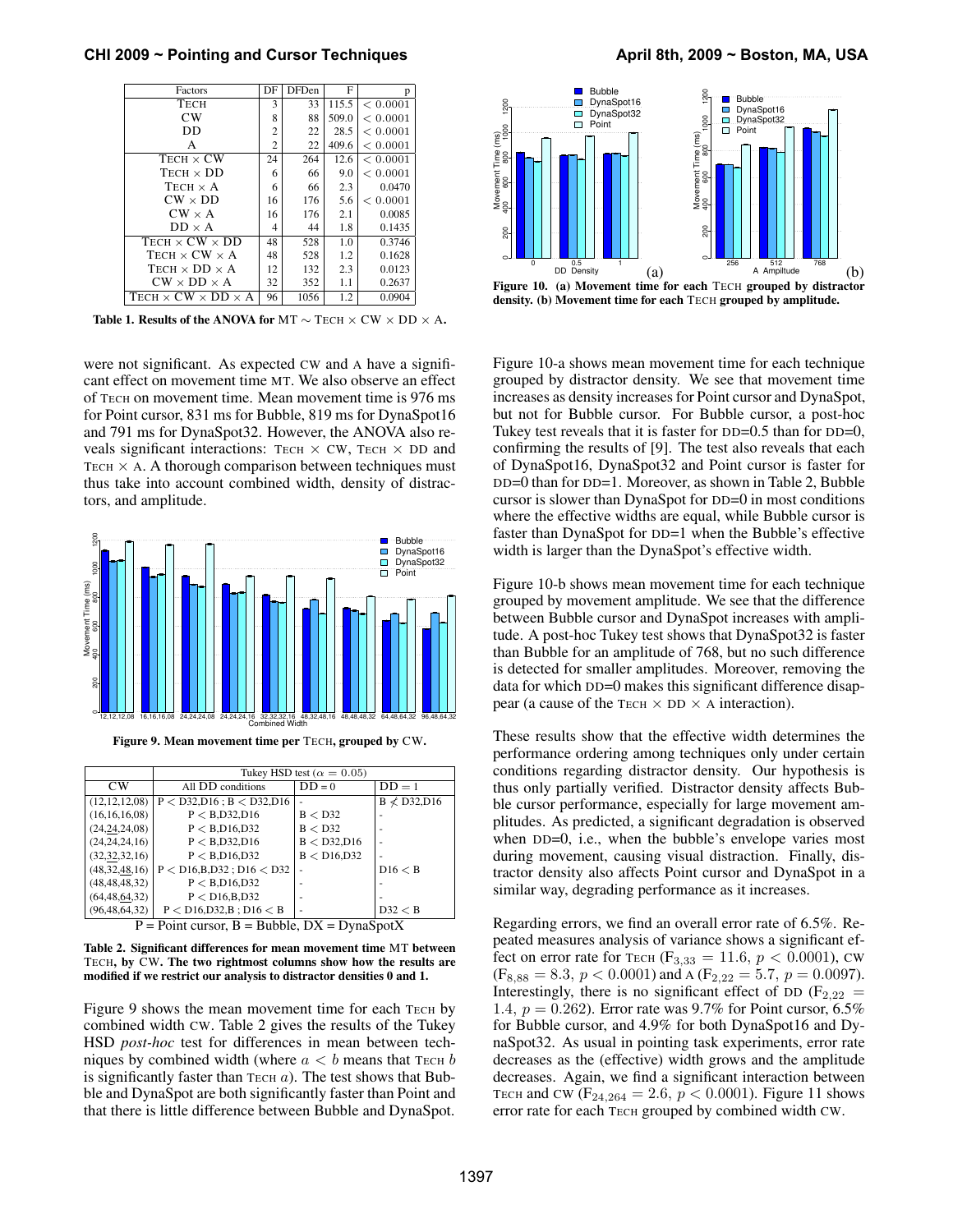

Figure 11. Error rate for each TECH grouped by combined width CW.

Removing errors trials or taking the time of the first click (instead of first *successful* click) does not change the results. We checked the number of outliers by counting the number of trials where the time is 3 standard deviations away from the mean movement time (by participant, technique, combined width, and amplitude). The data contains only 0.99% such outliers; 87% of them are errors, and none of them is more than 3.6 standard deviations away. Again the analysis without these outliers yields the same results.

Performance results for Point and Bubble cursors are consistent with those in [9]. However, our participants perform faster overall: 10.6% faster for Bubble cursor and 9.6% faster for Point cursor. This can be explained by the use of a ratio of 1.5 instead of 1.3 for the smallest value of EW/W, a larger error rate in our experiment, and by the details of the task: the location of the next target in our case was predictable, whereas it was not in [9].

#### **Qualitative Results**

Participants were asked to rank the techniques by subjective preference in a post-hoc questionnaire. All participants ranked DynaSpot (either 16 or 32) as their preferred technique, followed by the other DynaSpot in second. Only two participants chose another technique than the other DynaSpot as the second best. One ranked the Bubble cursor second, the other DynaSpot third and Point last, while the other participant ranked the Point cursor second, the other DynaSpot third, and Bubble cursor last. Most participants complained about the visual distraction caused by the Bubble cursor envelope's strong variations under certain conditions, leading seven of them to rank that technique last. This is again consistent with earlier results [9, 12]. For instance, one participant said that *"Bubble cursor is distracting when the target is far away because the bubble has a big size"*.

# **Fitts' Law and Effective Width(s)**

Figure 12 plots movement time as a function of IDE, the index of difficulty computed with the target's potential effective width. We take the mean for each combined width, amplitude and technique, fitting 27 points for each technique. Table 3 gives the intercept, the slope and the adjusted  $r^2$  for both  $IDE$  and  $ID$ , the latter being computed using the actual width of the target. We see that using the effective width yields higher  $r^2$  values and improves the fit. When fitting all the data, we obtain the equation  $MT = 85 + 181.IDE$  with an adjusted  $r^2$  of 0.962 (for 108 points). This shows that the potential effective width for DynaSpot provides a "definition" of the width appropriate for applying Fitts' Law.



Figure 12. Linear fit: index of difficulty computed with effective width.

| Models        | Using width $W$ |     |                  | Using effective width $EW$ |     |            |
|---------------|-----------------|-----|------------------|----------------------------|-----|------------|
|               | $MT = a + b.ID$ |     | $MT = a + b.IDE$ |                            |     |            |
| Techniques    | a               | b   | Adj. $r^2$       | a                          | h   | Adj. $r^2$ |
| <b>Bubble</b> | -96             | 188 | 0.855            | 65                         | 194 | 0.970      |
| DynaSpot16    | 104             | 145 | 0.894            | 108                        | 171 | 0.966      |
| DynaSpot32    | 2               | 160 | 0.857            | 88                         | 176 | 0.973      |
| Point         | 69              | 183 | 0.969            | 69                         | 183 | 0.969      |

Table 3. Linear fit: intercept, slope and adjusted  $r^2$  using  $ID$  or  $IDE$ .

Figure 13 shows the position of user clicks relative to the target, and the potential/effective target width for one combined width: (64,48,64,32). We observe that clicks are scattered across a larger area for Bubble cursor than for DynaSpot32, even though both have the same effective width for this combined width. We explain this by the fact that, for DynaSpot32, this corresponds to the case described in Figure 8-b, with the interspace equal to the spot's width, preventing users from fully taking advantage of the effective width. Interestingly, we observe that users do not use the full potential of the Bubble cursor either, as there are very few clicks in the corners of the target's activation area.

In an effort to formalize these observations, we measured the distance to the center of the target for all clicks by combined width, and analyzed the 95% quantile of these distances. As expected, effective widths are reflected in these distances. But other observations can be made. For instance when DynaSpot is at its limit potential effective width (underlined conditions in CW), as for DynaSpot32 in Figure 13, we do find a significant difference between DynaSpot and Bubble cursor, as observed above, but also between DynaSpot32 and DynaSpot16 when the latter is at its limit potential effective width. Another interesting observation is that none of the 95%-quantile distances are larger than the effective width, confirming our initial observation that the corner of the Bubble's activation area are seldom used.

Another type of "effective width", that we call the *a posteriori* effective width and denote  $W_e$ , was introduced by Crossmann in his 1956 doctoral dissertation and advocated by MacKenzie and others in the field of HCI [18, 25, 27]. This *a posteriori* effective width comes from the idea of performing an "adjustment for accuracy": the width of the target is corrected so that, under certain hypotheses, the data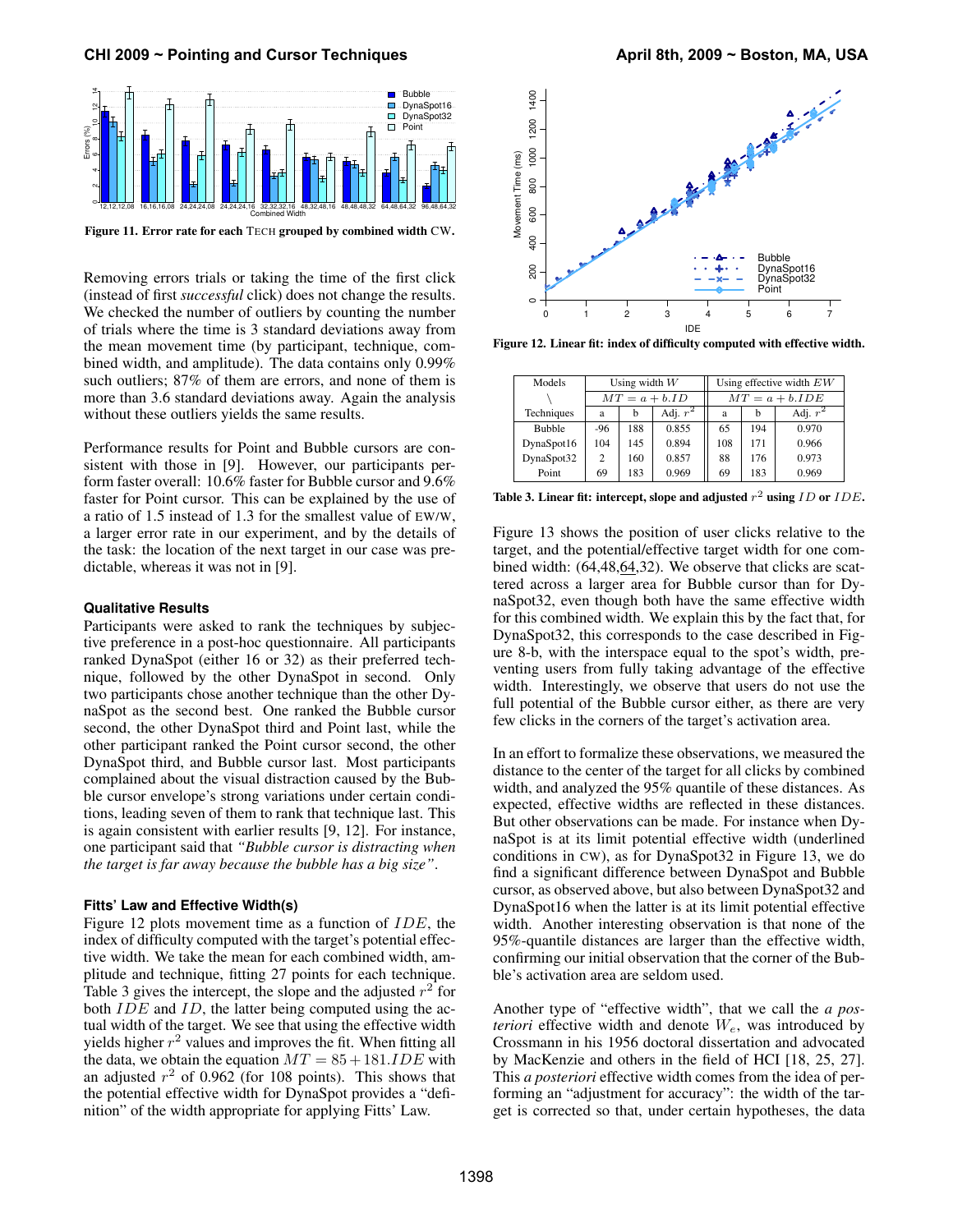

Figure 13. Position of user clicks (after a coordinates change to match a right-to-left horizontal target acquisition) for each technique for combined width CW (64,48,64,32) – Bubble effective width: 64, DynaSpot16 (resp., DynaSpot32) max. effective width: 48 (resp., 64), and target width: 32.

gives raise to an error rate of 4%. A priori, this normalization process leads to more robust results, allowing for better comparisons between experiments. In the following, we check that this definition of effective width can be used to model DynaSpot movement time.

We refer the reader to [25] for details about the computation of  $W_e$ . This involves removing outliers, using the time at first button press, computing by participant and full condition, with  $W_e = 4.133 \cdot sd$  where sd is the standard deviation of the *oriented distance* from the click to the target's center of the *oriented alstance* from the click to the target s center<br>divided by  $\sqrt{2}$ . Mean values of  $W_e$  for each technique TECH at each combined width CW are given in the table below.

| $_{\text{CW}}$   | <b>Bubble</b>   | DynaSpot16      | DynaSpot32      | Point           |
|------------------|-----------------|-----------------|-----------------|-----------------|
| (12, 12, 12, 08) | $15.37 (+0.36)$ | $13.89 (+0.21)$ | $13.94 (+0.22)$ | $11.51 (+0.52)$ |
| (16, 16, 16, 08) | $20.04 (+0.32)$ | $17.12 (+0.10)$ | $17.26 (+0.11)$ | $11.47 (+0.52)$ |
| (24, 24, 24, 08) | $27.31 (+0.19)$ | $20.38(-0.24)$  | $26.41 (+0.14)$ | $11.30 (+0.50)$ |
| (24, 24, 24, 16) | $26.27 (+0.13)$ | $23.53(-0.03)$  | $25.38(+0.08)$  | $18.54 (+0.21)$ |
| (32, 32, 32, 16) | $36.15 (+0.18)$ | $29.85(-0.10)$  | $32.68 (+0.03)$ | $19.25 (+0.27)$ |
| (48, 32, 48, 16) | $52.41 (+0.13)$ | $30.74(-0.06)$  | $43.35(-0.15)$  | $17.22 (+0.11)$ |
| (48, 48, 48, 32) | $50.03 (+0.06)$ | $46.31(-0.05)$  | $48.12 (+0.00)$ | $36.20 (+0.18)$ |
| (64, 48, 64, 32) | $68.61 (+0.10)$ | $48.51 (+0.02)$ | $57.19(-0.16)$  | $34.82 (+0.12)$ |
| (96, 48, 64, 32) | $91.57(-0.07)$  | $45.80(-0.07)$  | 59.96 (-0.09)   | $35.69 (+0.16)$ |

Zhai's index of occupation [27],  $I_u = log_2(W_e/EW)$ , is given in parentheses.  $I_u$  indicates the degree to which the participants over-utilize (positive  $I_u$ ) or under-utilize (negative  $I_u$ ) the potential effective target. We observe that the index of occupation is systematically higher for Point cursor, and then for Bubble cursor, and that it globally decreases as the width grows. This can be explained by the error rate (see Figure 11) especially for Point cursor. When comparing Bubble cursor and DynaSpot, which have similar error rates, this confirms that participants better use the full effective target width with Bubble rather than with DynaSpot.

The counterpart of We, the *a posteriori* effective amplitude  $A_e$ , is computed as the mean of the distance from the movement start point to the point where the user clicks. We can compute the effective index of difficulty:

$$
ID_e = log_2(A_e/W_e + 1)
$$

Table 4 gives Fitts' law equation parameters for  $ID_e$ , and the throughput in  $bit \cdot s^{-1}$ , computed using either the slope of Fitts' equation, or the formula recommended in [25]. This throughput has the advantage of taking the intercept into account and to be less dependent both on the ID range used [25] and on the users' nominal pointing speed [19]. Thus, it

|               | $MT = a + b.ID_e$ |     |            | $TP = 1000/b$ | TP mean of mean |
|---------------|-------------------|-----|------------|---------------|-----------------|
|               | a                 | h   | adj. $r^2$ | $ID_e (IDE)$  | [25]            |
| <b>Bubble</b> | 46                | 186 | 0.825      | 5.38(5.15)    | 5.09            |
| DynaSpot16    | 85                | 161 | 0.781      | 6.21(5.85)    | 5.56            |
| DynaSpot32    |                   | 169 | 0.809      | 5.92(5.68)    | 5.55            |
| Point         | 49                | 179 | 0.756      | 5.59(5.46)    | 5.34            |
| All           | 57                | 174 | 0.792      | 5.75(5.52)    | 5.38            |

Table 4. Fitts' law equation parameters for  $ID_e$  and throughputs.

may be a good index of performance to compare techniques among papers. Note that the  $r^2$  values obtained here do not look as good as with the other method, but in this case we fit 324 points by technique, which are subject to participant performance variability.

#### **DISCUSSION AND FUTURE DIRECTIONS**

The results of our experiments are very encouraging. They show that DynaSpot provides an average speed-up of 18% over a conventional point cursor, and that for equivalent effective widths it achieves the same level of performance as the Bubble cursor, one of the more promising techniques to date. DynaSpot is slightly more efficient for low object densities and slightly less efficient for high ones. But most importantly, DynaSpot provides these quantitative performance benefits without departing too much from the conventional point cursor technique. This has at least three significant practical consequences. First, end-users are more likely to adopt the new technique in their daily use of GUIs because DynaSpot behaves "almost like" a point cursor and does not cause a strong visual distraction. Second, DynaSpot is compatible with all point cursor interactions such as region selections initiated by clicking in empty space *without requiring an explicit mode switch*. Finally, implementing DynaSpot does not require significant changes to existing GUI frameworks to support the technique: we implemented support for DynaSpot in the ZVTM Java toolkit<sup>2</sup> in less than 500 lines of code, and a lazy version of the technique<sup>3</sup> was implemented in the Metisse windowing system<sup>4</sup>, relying solely on the accessibility API to make the technique work across unmodified applications.

Quantitative and theoretical analyses of performance results show that DynaSpot performance can be modeled with both

<sup>2</sup>http://zvtm.sf.net

<sup>&</sup>lt;sup>3</sup>Which only needs to know the position and shape of interface components at click time, but does not feature target highlighting. <sup>4</sup>http://insitu.lri.fr/metisse